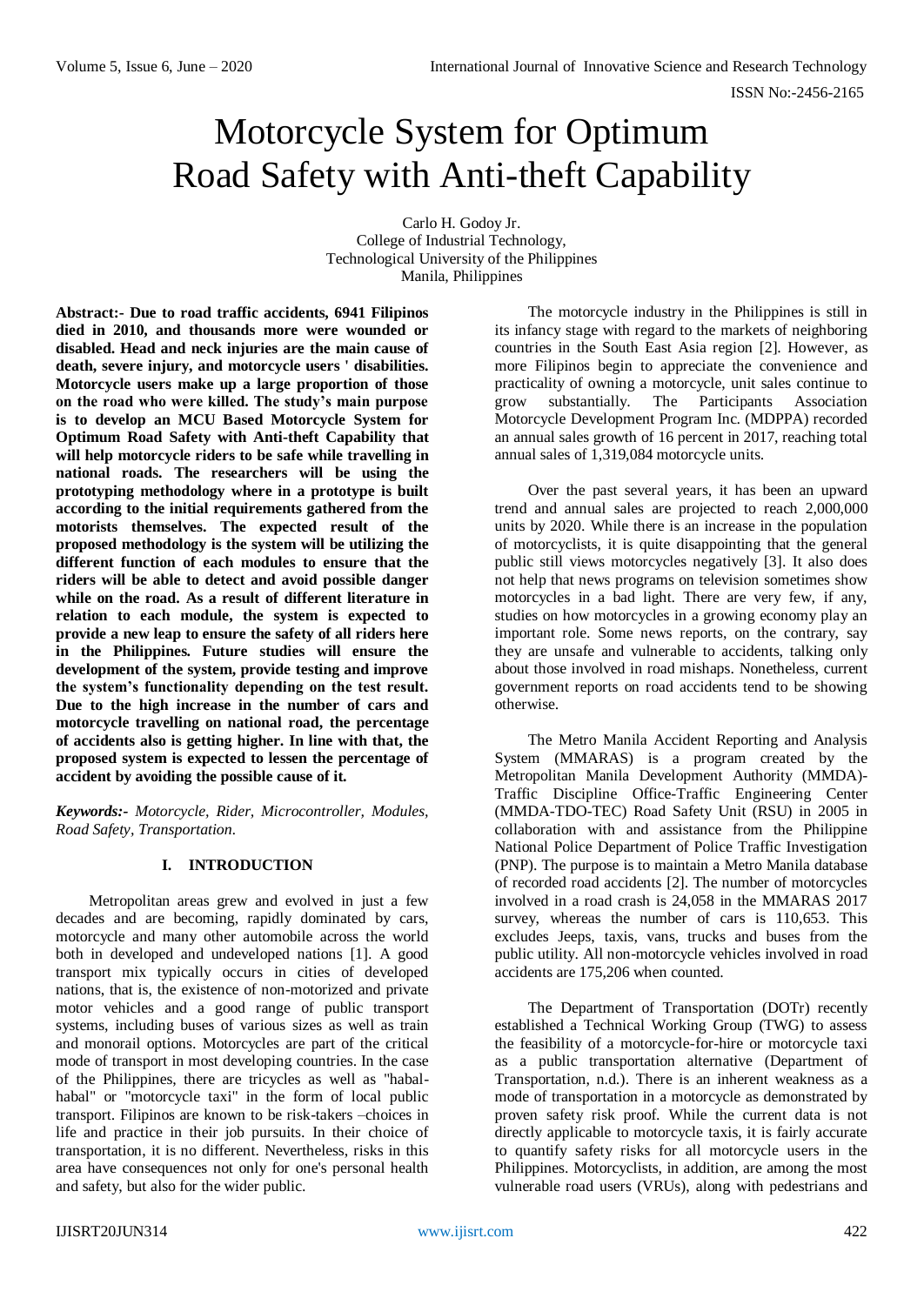cyclists because they constitute "more than half (54%) of all road traffic deaths," according to the World Health Organization (WHO)'s 2018 Global Status Report for Road Safety.

In 2013, 4,668 motorcyclists were killed in traffic accidents in motor vehicles— a 6 percent drop from the 4,986 motorcyclists killed in 2012. An estimated 88,000 motorcyclists were injured in 2013, a 5% decrease from 93,000 injured motorcyclists in 2012. During 2013, during fatal crashes, two-wheeled motorcycles made up 93 percent of all motorcycles. Motorcyclists accounted for 14 percent of all traffic fatalities in 2013, 4 percent of all injured people, 18 percent of all (driver and passenger) casualties, and 4 percent of all injured occupants. Of the 4,668 motorcyclists killed as a result for traffic collisions, 94% (4,399) were riders and 6% (269) were passengers. In their latest report for 2020, roughly 1.35 million people die yearly from road traffic crashes (World Health Organization, 2020).

In line with the data from the World Health Organization, it is indeed a worldwide concern to boost the safety of the motorist since the government doesn't have the capacity to take the freedom of motorist not to use a motorcycle as a mode of transportation. The health of motorcycle riders demands that the entire road transport system is sufficiently well-oiled to work seamlessly to ensure the highest safety standards. Hence the proponents will create a system that will help boost the safety of the motorist here in the Philippines.

# **II. BACKGROUND OF THE PROBLEM**

According to Inquirer.net (2012), as a result of road traffic accidents, 6941 Filipinos died in 2010, and thousands more were wounded or disabled. Head and neck injuries are the main cause of death, severe injury, and motorcycle users ' disabilities. Motorcycle users make up a large proportion of those on the road who were killed. Metro Manila data indicate that motorcycles are involved in 34% of all fatal road crashes and 37% of non-fatal road traffic collisions [7]. 56 percent of motorcycle accident deaths are caused by crashes involving motorcycles and other vehicles. The car hits the vehicle from the front—78 percent of the time in the vast majority of these collisions. Only 5% of the time the car strikes the motorcycle from the rear. Head-on accidents between the car and the motorcycle are often fatal to the motorcyclist [8].

To motorcyclists, the single most dangerous situation occurs when cars turn left. Such injuries constitute 42 percent of all motorcycle and car accidents. Normally, when the motorcycle is: 1.) going straight through an intersection; 2.) going through the road, or; 3.) trying to overtake the vehicle. Such types of accidents are also common among two vehicles, but the smaller size of the motorcycle makes the turning vehicle even less noticeable. Motorcycles passing cars on the same lane are even more vulnerable —cars are not anticipating these motorcycle maneuvers and are often shocked by them. Most often, the

crash will result in a car that strikes another vehicle when making a left turn. Nevertheless, the motorcyclist may be partially responsible for the accident if the motorcyclist was speeding or in the wrong lane [8].

Lane splitting happens when a motorcycle moves, usually in traffic jams, between two lanes of stationary or slowly moving vehicles. Lane splitting, due to several factors, is a common cause of motorcycle accidents: (1) the cars ' close proximity to the motorcycle; (2) the reduced space that the motorcycle has to maneuver; and (3) the fact that the cars do not expect that any vehicle or motorcycle can travel through them in a slow or interrupted manner. About half of a single motorcycle accident is caused by the use of speed or alcohol. This figure is not shocking, and these causes also play a major role in automobile and other vehicle accidents. Because the driver does not get much safety from bikes, however, crashes involving speed or alcohol are much more likely to lead to death or serious injury. Motorcycles colliding with fixed objects constitute 25% of motorcyclist deaths, but only 18% of car crash deaths. Again, because the motorcyclist is not surrounded by a metal box and is likely to be thrown far and hard, when riding a motorcycle, such accidents are more deadly [8].

Regarding road hazards, motorcycles face higher risks than cars and other vehicles. Because of the motorcycle's smaller size and less stable existence, potholes, dead animals, slippery pavement surfaces, uneven lane heights, and other irregularities or unpredictable road items pose a serious safety hazard to motorcycles [8].

# **III. OBJECTIVE, SCOPE AND LIMITATION OF THE STUDY**

# *A. Objective*

The general objective of the study is to develop an *MCU Based Motorcycle System for Optimum Road Safety with Anti-theft Capability.* for motorcycle riders in the Philippines to avoid road accidents.Specifically, it aims to: (1) Develop a module that will help motorcycle riders avoid motorcycles in head-on collisions; (2) Develop a module that will help motorcycle riders avoid cars making left-hand turns and motorcycle lane splitting; (3) Develop a module that will help motorcycle riders avoid accidents cause by over speeding and driving while in the influence of alcohol; (4) Develop a module that will help motorcycle riders avoid accidents cause by road hazards like human and animals suddenly crossing the road lane; (5) Develop a module that will help motorcycle riders avoid accidents caused by gas leak; (6) Develop a module that will help motorcycle riders get help during minor accidents; (7) Develop a module that will help motorcycle riders avoid accident cause by overtaking; (8) Develop a module that will help motorcycle riders monitor if the motorcycle is moving from one place to another without their knowledge; (9)Test and improve the quality of the system that will be based solely on its functionality, reliability and compatibility; and (10) Evaluate the performance of the system using the criteria of ISO 25010.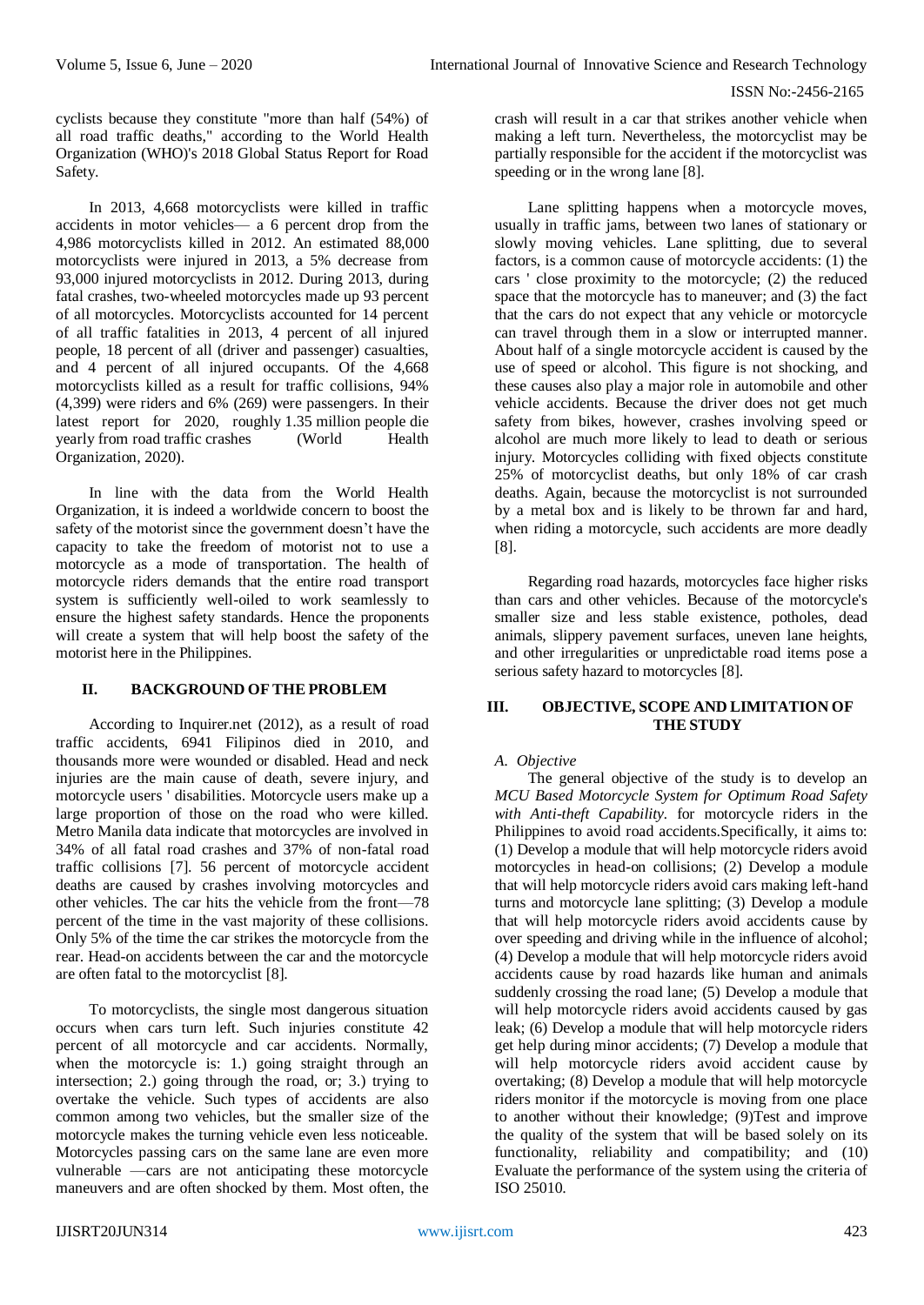### *B. Scope and Limitations*

The **Motorcycle System for Optimum Road Safety with Anti-theft Capability** will help the motorcycle riders to have a motorcycle safety system that. The system will be able to avoid road accidents that is being faced by motorist every day. The proposed system can: (1) help motorcycle riders avoid motorcycles in head-on collisions; (2) help motorcycle riders avoid cars making left-hand turns; (3) help motorcycle riders avoid accidents cause by over speeding and driving while in the influence of alcohol; (4) help motorcycle riders avoid accidents cause by road hazards like human and animals suddenly crossing the road lane; (5) help motorcycle riders avoid accidents caused by gas leak; and (6)can help motorcycle riders get help during minor accidents by notifying local police stations about what happened.

On the other hand, the proposed system has a couple of limitation. The proposed system is: (1) only specific for motorcycle it can't be used for cars and other vehicles; (2) only an aid to avoid and prevent specific accidents programmed on the system; and (3) not capable of curing a motorist that is already on a road accident.

# **IV. RELATED WORK**

In this part, the researchers utilized numerous sources relevant to the research of an MCU Based Motorcycle System for Optimum Road Safety with Anti-theft Capability that includes various types of books, journal articles, scientific papers and other academic papers to further understand the etymology of the processes as well as the skills involved in discussing the study of the project. This research will serve as a guide for the developers to start accomplishing the goals needed to develop the prototype.

Filipinos are considered to be risk-takers –choices in life and action in their work pursuits. In their choice of transportation, it is no different. However, risks in this area have implications not only for one's personal health and safety, but also for the wider public. According to [8], Motorcycle accidents are more likely to result in serious injury or death, although not generally more common than other types of accidents. There were 35 times more fatalities from motorcycle accidents than from car accidents, according to the federal government, per mile traveled in 2006. In road hazards, motorcycles face higher dangers than cars and other vehicles. Because of the motorcycle's smaller size and less stable nature, potholes, dead animals, slick pavement conditions, uneven lane heights, and other irregularities or unexpected road objects pose a serious safety threat to motorcycles. The reason why the proponents is focusing on an MCU Based Motorcycle System for Optimum Road Safety with Anti-theft Capability is that road accidents is not just prone in the US government but also here in the Philippines.

Since most of the country nowadays has their own way of dealing with this, it's now time for the Philippines to have our own way of protecting our citizens. The proposed system will have a Mini PIR - HC-SR505. The passive infrared motion sensor (PIR) allows a system to detect movement of a person or animal within a 6 meter range. The sensor is based on infrared radiation returned from people and animals. In the proposed system, vehicle detection will be used to focus on motorcycle safety. As discussed on the study the system will be using a magnetometer. A magnetometer works by measuring the change in the ambient magnetic field by using a passive sensing technology to detect large ferrous objects (for example, a truck, automobile, or rail car). The sensor detects those changes when a vehicle alters that magnetic field. The range of the magnetometer will depend on the target, as with other sensors. The ability to detect vehicles reliably provides significant benefits for asset management, resource allocation, site security, and traffic control. It can be challenging to identify the right technology for your vehicle detection application, and many factors need to be considered, including task, target size, sensor range, mounting of sensors and whether the application is primarily indoor or outdoor [9].

According to Wei et al., (2018), In order to protect people's lives and prevent property damage, collision avoidance systems are critical. Here we present an industrial collision avoidance sensor system in real time, designed to avoid obstacles or people and protect highly valued equipment. A scanning LiDAR and a single RGB camera are used by the system. The LiDAR is an active sensor that can function without regard to natural lighting. It can find objects reliably by their 3D reflections. The LiDAR is monochromatic, however, and can not differentiate color-based artifacts. In addition, the LiDAR can only have one to two beams intersecting the object for objects that are far away, making reliable detection problematic. The proposed system will be using a LIDAR as well. Since it is an active sensor that can function without regard to natural lighting, the proponents will maximize this and will put it at the back of the motorcycle since the headlights of other motorcycles are primary in front.

According to Gil et al., (2018), The quality of the remote sensing approaches that allow the car traffic scene (e.g. Machine Vision, LIDARs, and RADARs) to be artificially perceived is the cornerstone of the current ADAS. Regrettably, not even in the high-end segment, these sensors that are common in cars are not implemented in the tilting vehicle market. And yet, due to the high number of tilting vehicles in the fleets at global level, the security systems that such sensors require could have a significant impact. Current trends in mobility are in favor of the use of tilting cars, partly due to their potential for: electrification, recyclability and enhancement of air quality. Tilting vehicles, however, are characterized by a high risk of injury to their users, which guarantees the implementation of new and more effective safety technologies. The technological gap in tilting vehicle sensing technologies therefore translates into a relevant safety gap. In contrary to ADAS, the proposed system will be using the same components but in a different manner.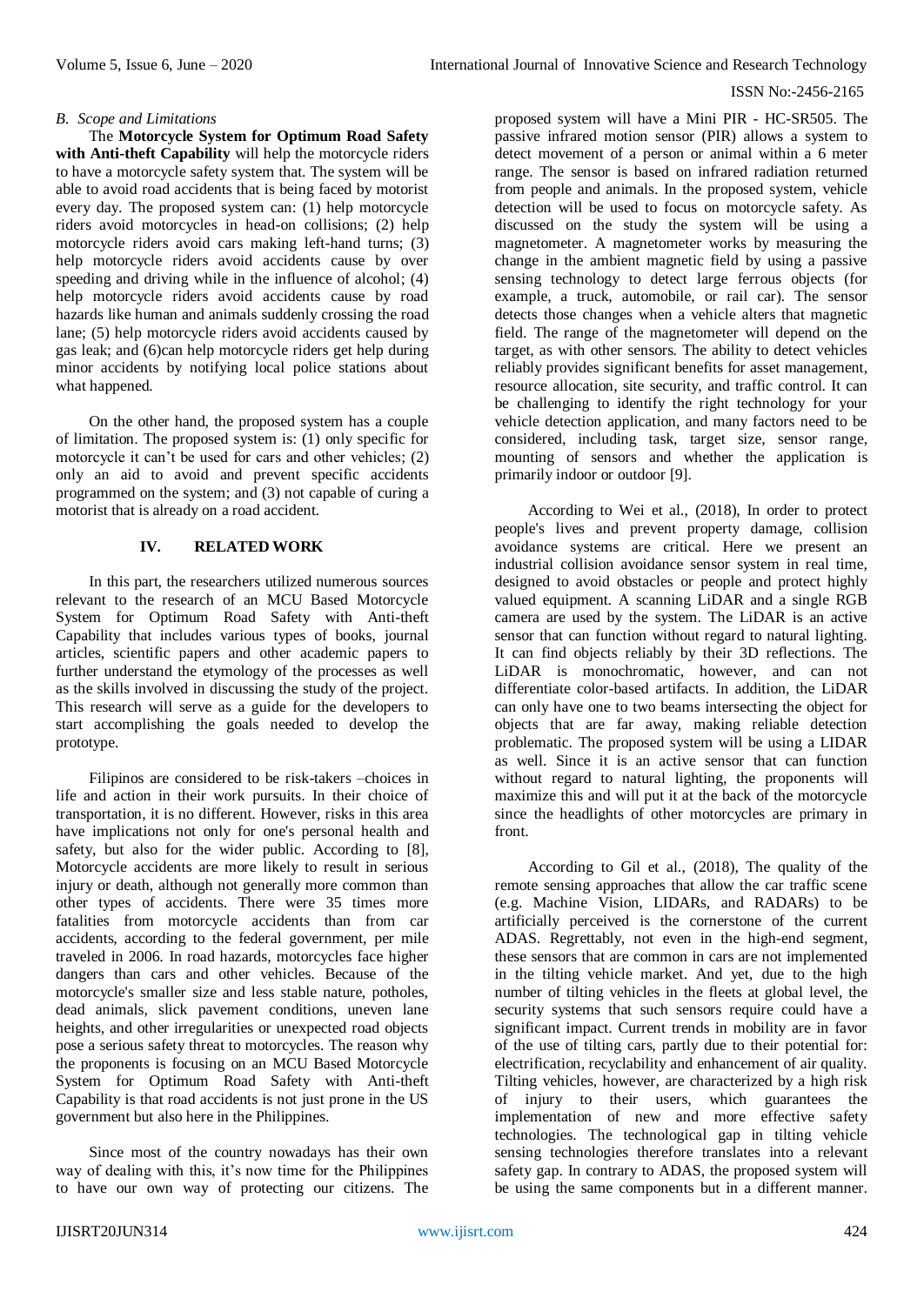The proposed system will be using LIDAR to counter Motorcycles in Head-On Collisions with another motorcycle and the tilt sensor on the other hand will be used to detect if the motorcycle encountered an accident.

The Transportation Department (DOTr) recently established a Technical Working Group (TWG) to assess the feasibility of motorcycle-for-hire or motorcycle taxi as an alternative for public transport. Different government agencies, stakeholders and advocates for road safety attended the TWG meetings to provide their experience and the correct policy recommendations for addressing the issue at hand [12]. In lined with the formation a Technical Working Group (TWG) to assess the feasibility of motorcycle-for-hire or motorcycle taxi as an alternative for public transport, the proposed system will have a goal to improve the quality of the safety system that a motorcycle taxi may have. The proposed system will also help motorcycle taxi's to avoid being stolen.

Theft of motorcycles is one of the country's most common cases of theft. A periodic increase in cases of stolen motor vehicles and motorcycles across the country has been registered by the Philippine National Police, there are more cases of motorcycle vehicle theft compared to car theft incidents that can be easily stolen when parked unattended. It can be used to improve its security by providing an authentication before starting the motorcycle, but there are still times where it is still being stolen. The most common way a motorcycle can be stealed is to pick it off the ground and load it into a van (Aurelio as cited by Austria et al. 2017). Through this approach, the thieves can steal the motorcycle with less chance of being caught quickly and quietly (Siler as cited by Austria et al. 2017). The proponents added a way on how to be able to give not 100% but a little help for motorist in terms of motorcycle theft. An Adafruit Ultimate GPS Breakout - 66 channel w/10 Hz updates - Version 3 will be used to help the rider track if the motorcycle is moving without their knowledge thus avoiding the possibility for the motorcycle to be stolen. The gps will monitor the location of the motorcycle and will text an update every hour to the owner of the motorcycle to ensure that it stays where it is parked.

Seraj et al., [14] stated that the technology is fast moving and spreading all over the world, even in the most remote places where people are still facing basic road transport problems. The roads will become obsolete with teleportation development, so people will have to travel quickly and safely on them until then. In the meantime, the global road network is estimated at 35, 433, 439 km1 and the number of vehicles per 1000 people is estimated at 35. There are numerous studies and surveys on road deficiencies and their impact on safety and economy. Since technology is fast moving and spreading all over the world, the proponents thought of a way on how the Philippines can cope up with this. The proponents believed that this kind of study is adaptable all over Asia and the world.

According to Lacatan et al., (2016), In the Philippines, DUI offenders will have a penalty of three months to 20 years in prison. If the violator is a non-professional driver, the first conviction would result in the loss of a 12-month license and the permanent revocation of a second offense. As for the professional drivers, there is a permanent suspension of the first breach. The violator will be subjected to a series of tests to determine whether or not he is drunk and if he fails these series of tests, he will be subjected to the Alcohol Breath Analyzer Test to determine his BAC, and if his BAC is higher than the prescribed limit, he will be arrested and his car impounded. Permanently losing a license is an issue for this day and age. IID can help prevent the driver from losing his license because once the driver loses his license, he loses his driving privilege.

Jørgenrud et al., [16] conducted a study which has a goal to prove the association between speeding and use of alcohol and medicinal and illegal drugs and involvement in road traffic crashes among motor vehicle drivers. In a Norwegian roadside survey conducted in collaboration with the police, drivers of cars, vans, motorcycles and mopeds were stopped during the period from April 2016 to April 2017. An oral fluid sample (mixed saliva) analyzed for alcohol and 39 illicit and medicinal drugs and metabolites was requested from the drivers. In addition, data were collected over the past 2 years on age, sex, and selfreported speeding tickets and RTCs. The study found out that a total of 5,031 participants were included in the study, and 4.9% tested positive for the use of one or more illicit or medicinal drugs or alcohol.

The proponents will using a sensor that will detect the breath of the rider if the rider is in influence of alcohol. The proponent will be using an Adafruit MiCS5524 CO, Alcohol and VOC Gas Sensor Breakout. This sensor can easily detect gas leak indoor. It is sensitive to  $CO \left( \sim 1 \text{ to} \right)$ 1000 ppm), Ammonia ( $\sim$  1 to 500 ppm), Ethanol ( $\sim$  10 to 500 ppm), H2 ( $\sim$  1 - 1000 ppm), and Methane / Propane / Iso-Butane  $($   $\sim$  1,000++ ppm). If the rider is in the influence of alcohol, the advocates use a sensor to track the rider's breath. The supporter will use Adafruit MiCS5524 CO, Alcohol and VOC Gas Sensor Breakout. This sensor can easily detect the leakage of indoor gas. It is prone to CO (~1-1000 ppm), ammonia (~1-500 ppm), ethanol (~10-500 ppm), H2  $(\sim 1-1000 \text{ ppm})$ , and methane / propane / isobutane  $(\sim 1000 + ppm)$ . Aside from breath it will also detect a gas leak to make sure that motorcyclist before going on a trip is safe from gas leak. Based on the past histories of motorcycle riders, the most common problem which is unnoticeable during a trip is gas leakage.

According to Consunji et al., [17], Approximately 1.2 million people die each year from motor vehicle crashes worldwide in the 2004 World Report. Most of these deaths occur in low-and middle-income countries, with one of the most prone road crash victims being pedestrians and motorcyclists. In addition to deaths, there are annual road crashes of up to 50 million people worldwide injured or permanently disabled. The ASEAN region (Brunei, Cambodia, Indonesia, Laos, Malaysia, Myanmar, the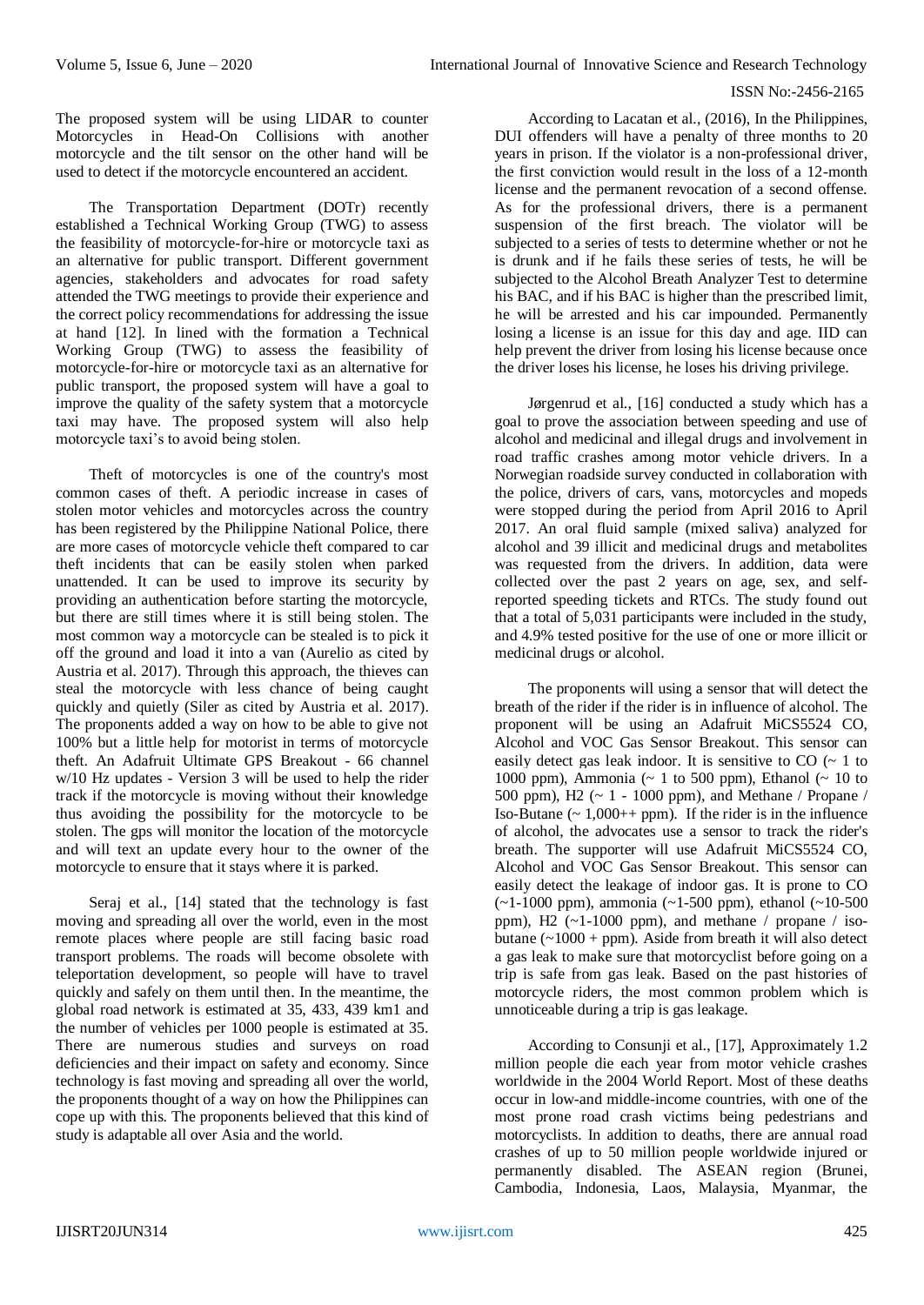Philippines, Singapore, Thailand and Vietnam), 75,000 people die and 4.7 million are injured annually in motor vehicle crashes with 12% (9,000) deaths and 10.5% (493,500) injuries in the Philippines. Approximately 2.6% of Philippine Gross Domestic Product (GDP) or USD\$1.9 billion per year. Due to the fact that 2.6% of Philippine Gross Domestic Product (GDP) is going to the budget of helping those who are injured due to motorcycle crashes, the proponents decided to come up with an idea on how to lessen this percentage and the budget that will be deducted from that can be then endorse to other sector like the education sector to provide a more quality education.

In 2007, a researcher, Uy et al. (2011) completed a report on the effect of the increasing number of motorcycles in Metro Manila. The occurrence of motorcycle road crashes was identified based on severity, type of route, time, environment, type of collision, type of junction, traffic control, causes of road crash and classification of the persons involved. The study concluded that there was a rapid increase in the registration of motorcycles, resulting in a significant increase in road crashes for motorcycles. Every year, the average road crash rate per 10,000 vehicles was reported to double from 2002 to 2005. The increase in the registration of motorcycles was stated to be 57 percent annually. Quezon City was the city with the highest number of motorcycle road accidents.

According to Cayabyab (2017), Metro Manila's number of road crashes involving motorcycles increased significantly from 2012 to 2016 by 92 percent. Road Safety Journalism Fellow Zhander Cayabyab presents the numbers in line with the publication of Republic Act 10666 Implementing Rules and Regulations or the Children's Safety on Motorcycles Act. According to Yahoo News (2019), Road accident records in the Philippines all show the country's sorry state of traffic safety. For more than 10 years since 2005, road collisions have been on a rising trend in Metro Manila alone. With 63,072 occurrences in 2007, figures nearly doubled to 116,906 in 2018. Human error accounts for eight to nine in every ten incidents nationwide, according to the Philippine National Police (PNP). Authorities believe it leads to human error through lack of driver training. One of the most identified human error causing an accident is drunk driving.

In line with data provided by the Mapua Institute of Technology, due to increasing numbers of motorcycle registration which is directly proportional to the road crash accidents, there is a need for a technology that counter this kind of problem. By applying the method "Prevention is better than cure" the proponents believes that the system would be able to act as a system prevention rather than a cure. Due to the increase in the number of road crashes in Metro Manila, the proponents can easily say that the development of an MCU Based Motorcycle System for Optimum Road Safety with Anti-theft Capability is very timely and may be able to lessen the increasing numbers of road crashes as well.

The proponents incorporated all the ideas in all the research and excluded unnecessary things that are not relevant to the current situation here in the Philippines, in line with the various research that has been done to fully understand what project needs to be done and what problem to be solved. Some of the components from the different study where put together into one creating a unique idea that has a unique identifier from each of the discuss projects. Then the MCU Based Motorcycle System for Optimum Road Safety with Anti-theft Capability came to the picture.

The proponents elaborated the idea from the different study conducted by the University of the Philippines, Adamson University and Mapua Institute of Technology together with the different international journal articles about road crashes related to motorcycles. Furthermore, the different systems discussed was upgraded coming up with the idea of building an MCU Based Motorcycle System for Optimum Road Safety with Anti-theft Capability which is very much needed today specially for motorcycle taxis.

# **V. PROPOSED METHODOLOGY**

The proponents proposed system is microcontroller based, which means it will operate solely by relying on the activation of the sensors and the different modules it has. The Raspberry Pi will serve as the brain of the whole system which will process all the data that will be generated by the sensors. Raspberry Pi will process the data that sensor will generate to activate the actuators to function its operation. In line with the aforementioned concepts discussed, theories that was analyzed and deciphered, and all of the findings acquired from the related literature, as well the studies from different sources and lastly learnings that had been found useful from them, the conceptual model of the study needs to be developed as illustrated in Figure 1.



Fig 1:- Conceptual Framework of the Motorcycle System for Optimum Road Safety with Anti-theft Capability.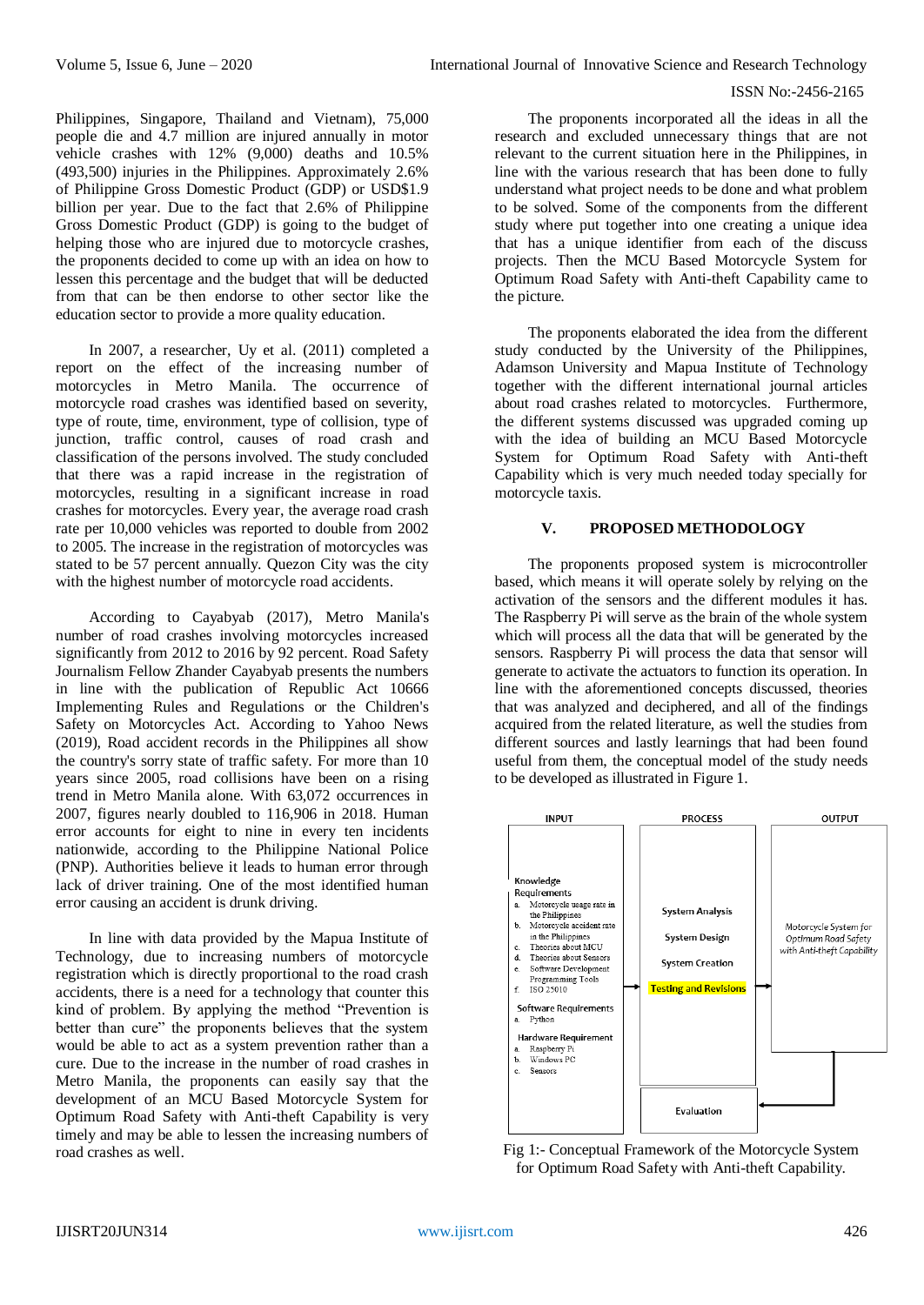#### *A. Conceptual Framework*

Figure 1 shows the conceptual framework Integrating the learnings from the different literature review as well as studying relevant systems, the researchers came up with a newly built system that will give motorcycle riders an ease of mind while travelling in national roads.

#### *B. Proposed Methodology*

This part contains the methods and procedures that will be performed in the gathering of data in the proposed framework. It presents the methods of research to be used, the instruments in the gathering of data, sampling technique in evaluating of system and software development model.



Fig 2:- Prototyping Development Methodology

As shown on Figure 2, the project will be following the prototyping methodology approach. The prototyping model is described to be a system development method use in several projects where in a prototype is built according to the initial requirements gathered from the client. It will be then tested to check if the requirements of the client has been attained. In any case depending on the result of the testing on the client's side it will be then reworked until an acceptable prototype for the client will be achieved from which the final architecture will be based on the complete system or product will be developed.

#### *Initial Requirements*

The developer will research the topic. The researchers will also conduct a consultation with instructors that have a relative background in information technology and also in education. Also, the researchers will ask some experts that have a specialization in the field. With this, the researchers will have an initial idea of what to do on the proposed system.

#### *Design*

In this phase, the researchers will plan and design for the whole duration of the study. The researchers will also outline the topic. The timeline or Gantt chart will be made by the researchers in this phase.

#### *Prototyping*

In this phase of the methodology, the researchers will now organize the idea of the proposed system. With the use of the data that will be gathered by the researchers, the developer will come up with the right techniques that will be used and how to use it. In this phase, the researchers have the concrete idea of the proposed system.

#### *Customer Evaluation*

In this part, the researchers will analyze the organized data and how it will solve the problem presented in the earlier part. The researchers will start to conceptualize the design of the proposed system. Appropriate algorithm and techniques to be used in the system will be studied. In this phase, the researchers will have the design of the system that will be used in the next phase.

#### *Development*

In this phase, the developers will now start in creating the system. The concept made in the previous section will be applied. It includes gamification and analytics to be integrated as part of the system elements to assess the student's performance.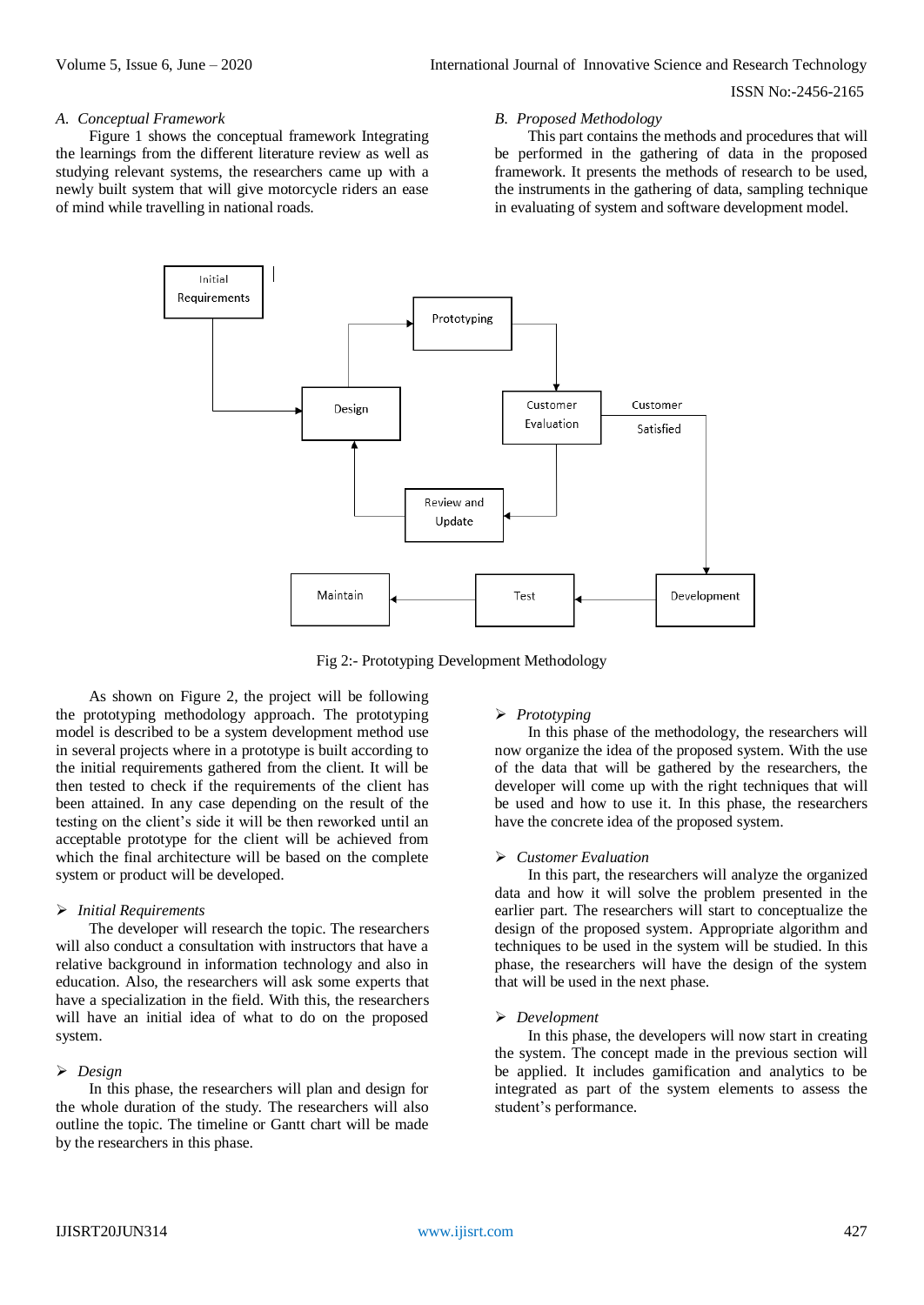# *Testing*

The researchers will test the system. Riders and Computer Engineering experts will evaluate the system. The testing and evaluation phase of the system will be further discussed in the next section.

## *Maintain*

The system will be maintained depending on the data that will be provided by the riders.

#### *C. Project Design*

In developing the system, the software development model called the prototyping model will be applied as illustrated in Figure 2. The system will be divided into different modules. The different modules will be combined all together to form a complete system.

Once the system is done, it will be tested and evaluated. Different testing and evaluation procedures will be used. The following are the discussion of the procedures that will be done which includes the development, testing, and evaluation procedure.



Tilt Sensor - AT407

Fig 3:- Architectural Design of the MCU Based Motorcycle System for Optimum Road Safety with Anti-theft Capability

Figure 3 shows the proposed location of each sensors as well as the Raspberry PI. The location of each sensors is dependent on what it will detect so the Raspberry Pi can

easily manage the functionality of each sensors and how it will treat the data received from it.



Fig 4:- Block diagram of the Motorcycle System for Optimum Road Safety with Anti-theft Capability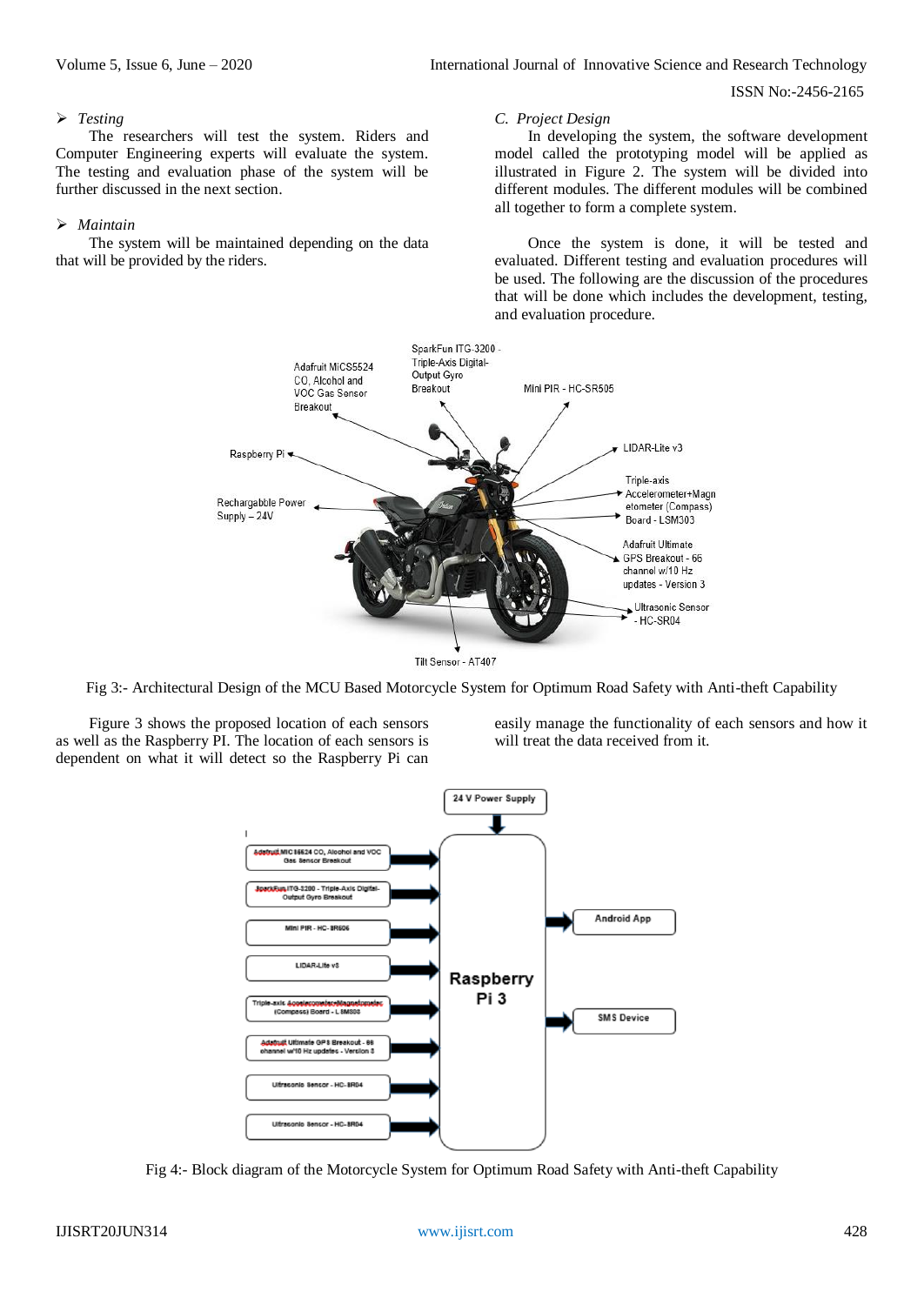Figure 4 shows the relationship between each of the components. The raspberry pi will be getting its main power from the 24V power supply. The biometrics will be the one sending to the Raspberry Pi the identification of the authorized and unauthorized user. The GSM module will be the one responsible for the text notification. The WIFI module will be bridge between the microcontroller and the android application so data to be analyze will from the different sensors and module like the physiological parameter sensor, temperature, smoke, and the humidity sensor as well as the clock module. The Raspberry Pi will then send the command to the other components like the alarm module, cooling fan, servo motor, relay, solenoid lock and the door.



# Fig 5:- Schematic Diagram of the MCU Based Motorcycle System for Optimum Road Safety with Anti-theft Capability

Figure 5 shows how the researcher will test each component and the location of the connections to be replicated in the motorcycle design shown in Figure 3.

# **VI. PROPOSED OPERATION AND TESTING PROCEDURE**

To ensure system quality, series of tests will be conducted for each module and by installing the system in a motorcycle to be test ridden by a rider, the system will be subjected to real-life testing.

**Proposed Functionality and Acceptability Test**. The functionality test will be used to guarantee that the application meets all the criteria and implements all the functionalities indicated in its functional requirements. Following the creation stage, the investigator will take the following measures:

- $\triangleright$  Prepared test cases for functionality for each module.
- $\triangleright$  The test cases will be executed.
- $\triangleright$  Will record the output of the test.
- $\triangleright$  The failed test cases will be analyzed and remedied.
- $\triangleright$  Failed test instances will re-executed to check that the test instances have been remedied.

The test cases will include a set of inputs, execution preconditions and the expected results. The test case form that will be used is illustrated in Table 1.

| <b>Test Case ID</b>                          |                              |                |                |
|----------------------------------------------|------------------------------|----------------|----------------|
| Objective                                    |                              |                |                |
| <b>Assumptions/</b><br><b>Preconditions:</b> |                              |                |                |
| <b>Actions</b>                               | <b>Expected Result</b>       |                |                |
| 1.                                           |                              |                |                |
| 2.                                           |                              |                |                |
| 3.                                           |                              |                |                |
| <b>Status</b>                                |                              |                |                |
|                                              | <b>Table Column Head</b>     |                |                |
| <b>Table Head</b>                            | Table column<br>subhead      | <b>Subhead</b> | <b>Subhead</b> |
| copy                                         | More table copy <sup>a</sup> |                |                |

Table 1:- Test case form

The table contains data as follows:

- $\triangleright$  Test case ID which acts as the distinctive test case identification
- Objective refers to the aim of the test case to be carried out
- $\triangleright$  Assumption/Pre-condition identifies the original stage of the operation before it is carried out.
- Actions specify the measures to be taken in the test case
- Expected Result specifies the anticipated test outcome
- $\triangleright$  Status specifies whether or not the test case has been passed

| <b>Module</b>     | <b>Total No. of Test Cases</b> |
|-------------------|--------------------------------|
| Motorcycle Riders |                                |
|                   |                                |
|                   |                                |
|                   |                                |
| <b>Total</b>      |                                |
|                   |                                |

Table 2:- Over-all summary of functionality test cases

As shown in Table 2, a number of test cases will be prepared for execution to check the performance of each module. All functionality test instances will be shown in the Appendix C. The test instances will be performed during the testing stage and outcomes will be registered for each test case, classifying whether the test case is passed or failed. A condition passed implies that the real findings fulfilled the anticipated outcomes. Failed condition, on the other side, implies the case has been performed with mistakes or the real outcomes are distinct from the anticipated result.

To check the test cases, false positive and false negative, true positive true negative will be observed. This will check the Accuracy and Error of the system which will be very vital. The following formula will be used to compute the Accuracy and Error: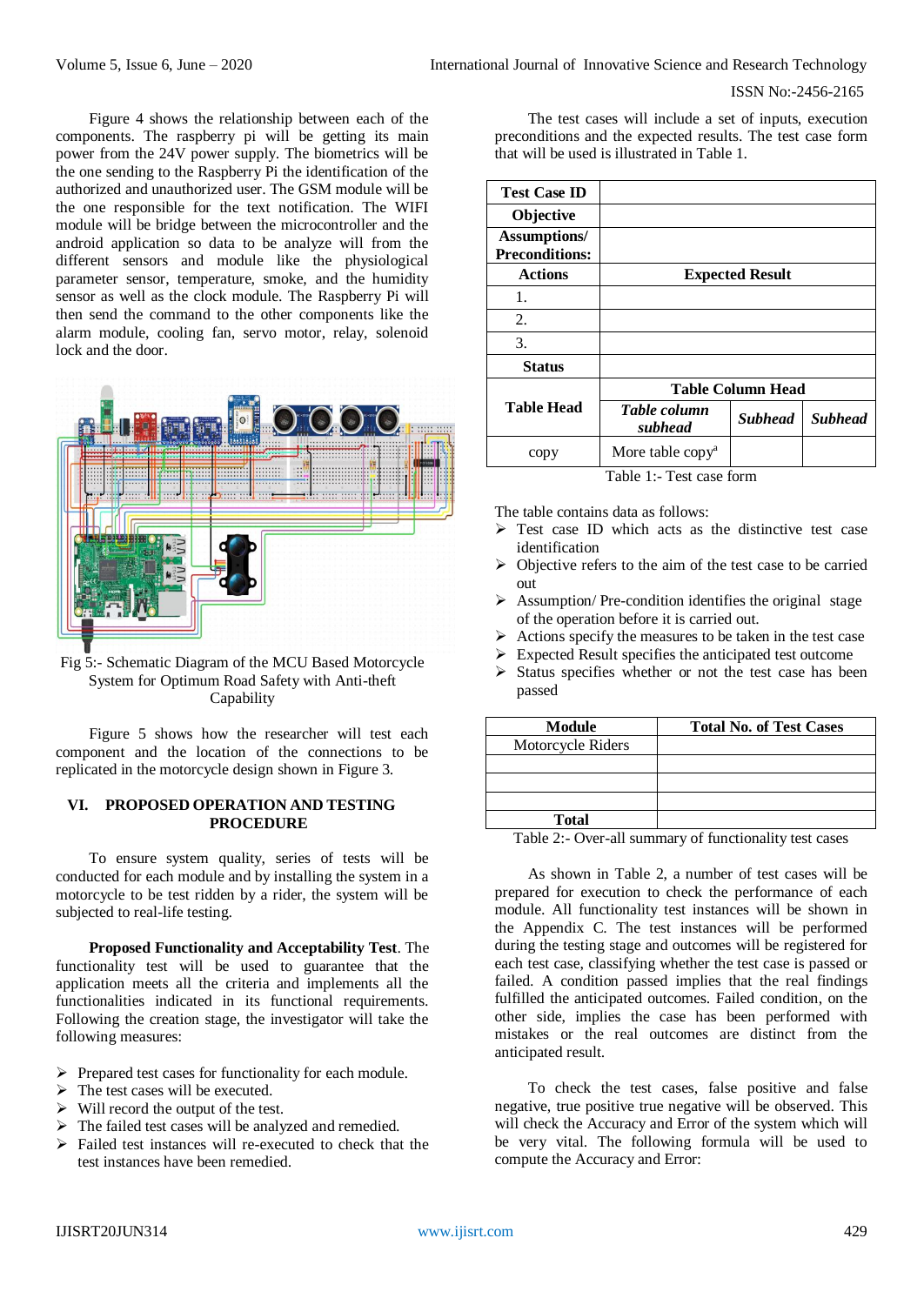Volume 5, Issue 6, June – 2020 **International Journal of Innovative Science and Research Technology** 

ISSN No:-2456-2165

$$
Accuracy = \frac{TP + TN}{TP + TN + FN + FP} x 100
$$

$$
Error = \frac{FP + FN}{TP + TN + FN + FP} x 100
$$

If the test case fails, the error will be noted in a test incident log as shown in Table 5, indicating where applicable the error description, test case reference, severity, priority and screenshot reference. The errors in a failed test case will be fixed and the corresponding test case will be re-executed to verify that the problems have been resolved.

| No.                                                                 | <b>Description of the</b><br><b>Error</b> | <b>Test Case Reference</b> | <b>Severity</b> | <b>Priority</b> | <b>Screenshot Reference</b> |
|---------------------------------------------------------------------|-------------------------------------------|----------------------------|-----------------|-----------------|-----------------------------|
|                                                                     |                                           |                            |                 |                 |                             |
| $\mathbf{m}$ is $\mathbf{a}$ . The $\mathbf{a}$ is the $\mathbf{a}$ |                                           |                            |                 |                 |                             |

Table 3:- Test incident log

Table 3 describes the different severity classification and priority levels that can be assigned to an error.

| <b>Severity</b> | <b>Description</b>                 | <b>Priority</b> |
|-----------------|------------------------------------|-----------------|
|                 | These problems are showstoppers    | High            |
| (Severity)      | and there is a serious obstacle to |                 |
|                 | productivity. There are no         |                 |
|                 | workarounds and instant            |                 |
|                 | resolution is required.            |                 |
| (Severity)      | These are issues that have impact  | Medium          |
| 2)              | to productivity but can be worked  |                 |
|                 | around                             |                 |
| (Severity)      | These are problems that affects    | Low             |
|                 | productivity but can be addressed  |                 |

Table 4:- Severity classification and priority level of errors

At the end of the proposed testing stage, the test findings will be collected and summarized. Functionality testing will be effective if 100 percent of the documented test instances with a Passed status as shown in Table 5 are performed which will be done in the next research after the system has been created.

|                                                  |                                  | <b>Actual Result</b> |       |
|--------------------------------------------------|----------------------------------|----------------------|-------|
| <b>Test Execution (TC -</b><br><b>Test Case)</b> | <b>Expected</b><br><b>Result</b> | Cycle                | Cycle |
| No of TC Executed                                | 100%                             |                      |       |
| Results of TC                                    |                                  |                      |       |
| Successful                                       | 100%                             |                      |       |
| Failed                                           | 0%                               |                      |       |
| No of TC Not Executed                            | 0%                               |                      |       |

Table 5:- Test case execution summary

**Proposed Reliability, Suitability and Usability Test**. This test will be performed to confirm that for a particular period, the system should be able to perform the designated tasks correctly. Live testing will be performed to check the system's reliability. The system will be implemented and exposed to real-world testing in a live setting. The following measures are to be taken: (1) Live deployment of the scheme will be initiated; (2) Will request possible end-users which will include Computer Engineers, students, teachers and motorcycle riders; (3) Will ask endusers to forward back to the investigator the problems experienced; (4) Will collect the outcomes and tabulate them.

The issues that will be sent by the end-users will be noted down in a table illustrated in Table 6, which will show the following: affected module, description of the encountered issue, who reported the problem encountered and its severity and priority. Fixes will be implemented to each reported problem and end users will be asked to verify if the problem has been resolved in the future studies.

| <b>Module</b><br><b>Affected</b> | <b>Description</b><br>of the Issue<br><b>Encountered</b> | <b>Reported</b><br>$\mathbf{B}\mathbf{y}$ | <b>Severity</b> | <b>Priority</b> |
|----------------------------------|----------------------------------------------------------|-------------------------------------------|-----------------|-----------------|
|                                  |                                                          |                                           |                 |                 |
|                                  |                                                          |                                           |                 |                 |

Table 6:- Proposed live testing results form

The investigator will also perform the following measures in relation to live system for reliability testing: (1) Preparation of test cases for reliability test; (2) Will perform every test cases; (3) Records the output of every test cases.

Any reliability test case that will be documented using the test case form which can be seen in Table 1. The found problems will be documented in a test incident log as can be seen in Table 3 and a summary of the execution of the reliability test case will be collated using the format shown in Table 5. The total number of test cases will be executed and will be summarized in a table similar to the illustrated table in Table 7, to check whether the system is reliable under different instances. All test instances that will be performed for reliability should be discovered in the future research once the system has been created.

| <b>Test Case ID</b> | Objective |
|---------------------|-----------|
| AR001               |           |
| AR002               |           |
| AR003               |           |
| <b>AR004</b>        |           |
| AR005               |           |
| AR006               |           |
| AR007               |           |

Proposed reliability test case summary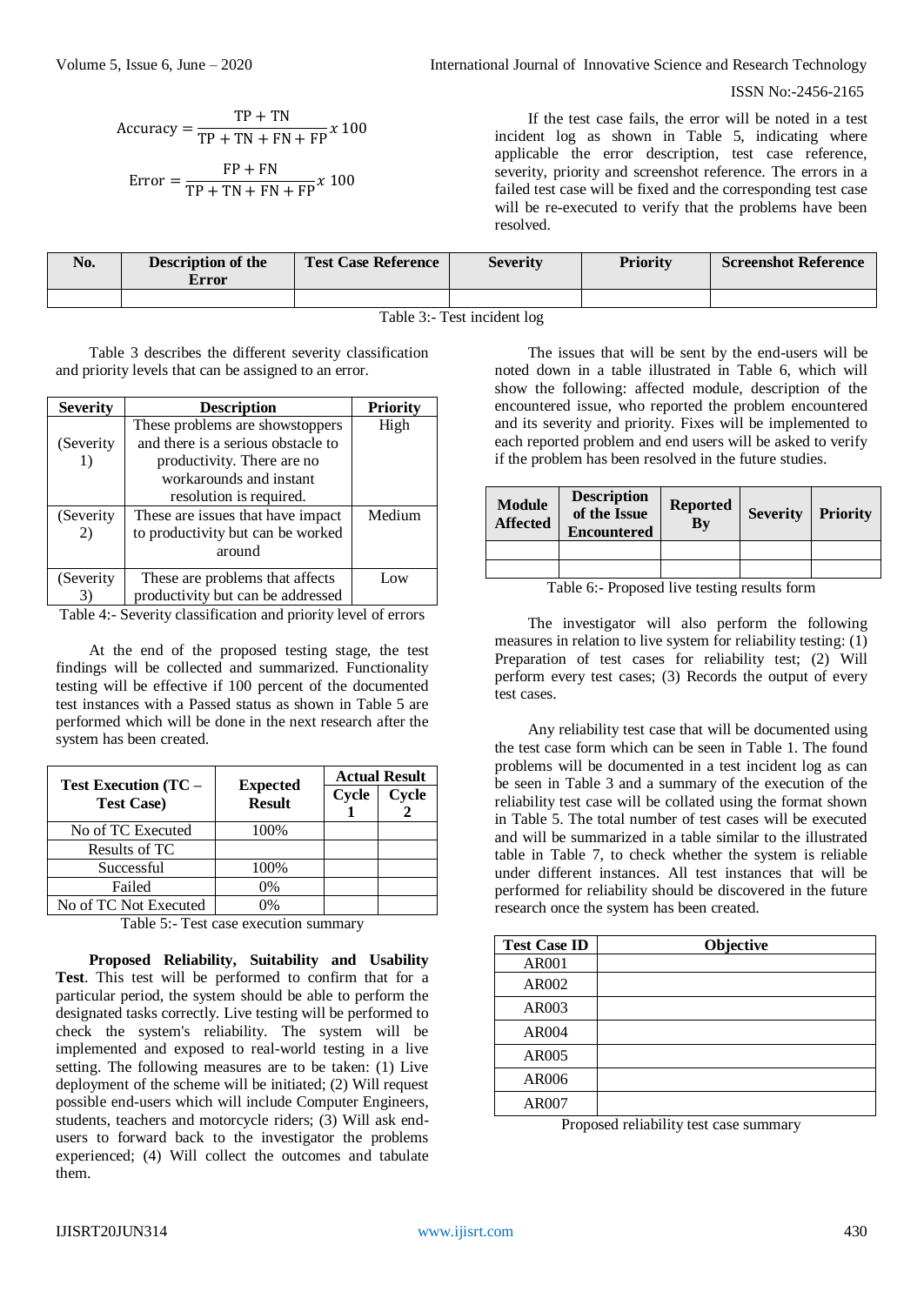## **VII. CONCLUSION AND FUTURE WORKS**

The rise in ownership of Motorcycle in the Philippines has resulted in an increase in the number of accidents associated with its use. Approximately 6.7% of trauma admissions at the Philippine General Hospital (PGH) from 2004-2006 were victims of Motorcycle accidents ( Consunji et al. as cited by Seva 2017) and 40.4% of injuries in the sample of 156 patient records were related to MC accidents in a case study conducted in 2013 at the Manila Doctors Hospital (O'Connor and Ruiz as cited by Seva 2017). Motorcycle riders are involved in various types of accidents, from minor to fatal. Although there is an increasing trend in the number of reported accidents involving MCs in the Philippines, it is assumed that there are many cases that remain especially minor unreported.

As per the Carmudi Insider, motorcycle is not just used for personal reasons but also for business ones. Since the market of motorcycle is increasing, the mindset for safety should increase as well. According to Carmudi Insider (2018) Business-use motorcycles, which reported sales growth of 18 percent at 202,098 units last year compared to 170,979 units in 2016, are expected to continue on an upward trajectory due to the increasing popularity of the cocooning trend. This trend is described as the preference of consumers to do activities such as working, entertaining and relaxing at home rather than outside, especially millennials. With more people now finding it productive to complete tasks, even shopping, from the comfort of their own homes, wherever internet connection feeds the trend even further.

For future studies, In line with data provided by the University of the Philippines and Carmudi Insider, there is a need for a technology to combat this type of problem due to the increasing number of motorcycle registration that is directly proportional to road crash accidents. This kind of technology will have an aim to lessen the percentage that was mentioned on the study conducted by the University of the Philippines. At this point, a Motorcycle System for Optimum Road Safety with Anti-theft Capability will be developed by the researcher. The developed framework and proposed methodology in this study will be used in the creation process. Once the system is developed, it must be evaluated by Computer Engineering experts using the Functionality, Reliability, Suitability and Usability of the ISO 25010. The acceptability testing of the motorcycle riders shall be conducted as well. With this, it can assess that the system can be a good tool to improve learning experiences and students' attitudes toward lessons using gamification approach.

## **REFERENCES**

- [1]. D. Pojani and D. Stead, "Sustainable urban transport in the developing world: Beyond megacities," *Sustain.*, vol. 7, no. 6, pp. 7784–7805, 2015, doi: 10.3390/su7067784.
- [2]. "The Truth about Motorcycle Safety in Manila," *Federation of Asian Motorcycle Industries*, 25-Feb-

2018. [Online]. Available: http://www.famimotorcycle.org/news/detail/read/the-truth-aboutmotorcycle-safety-in-manila/. [Accessed: 05-Jun-2020].

- [3]. "Realising the Motorcycling Opportunity: A Motorcycle Safety and Transport Policy Framework ," no. October, p. 1, 2016.
- [4]. "DOTr Tugade orders creation of TWG on motorcycle taxis," *http://dotr.gov.ph/*. [Online]. Available: http://dotr.gov.ph/55-dotrnews/705-tugadeorders-creation-of-twg-on-motorcycle-taxis.html. [Accessed: 05-Jun-2020].
- [5]. "Road traffic injuries," *World Health Organization*, 07-Feb-2020. [Online]. Available: https://www.who.int/news-room/factsheets/detail/road-traffic-injuries. [Accessed: 05-Jun-2020].
- [6]. P. G. Montecillo, "Motorcycle riders still get killed despite helmets; poll shows why | Inquirer News," *newsinfo.inquirer.net*, 26-Oct-2012. [Online]. Available: https://newsinfo.inquirer.net/295650/motorcycleriders-still-get-killed-despite-helmets-poll-shows-why. [Accessed: 05-Jun-2020].
- [7]. NHTSA, "Motorcycle Traffic Safety Facts 2016," no. February, 2018.
- [8]. K. Michon, "What Are Common Causes of Motorcycle Accidents? | Nolo," *nolo.com*. [Online]. Available: https://www.nolo.com/legalencyclopedia/motorcycle-accidents-common-causes-30330.html. [Accessed: 05-Jun-2020].
- [9]. B. Klose, "What are the Differences Between Vehicle-Detection Technologies? | Machine Design," *https://www.machinedesign.com/*, 20-Sep-2017. [Online]. Available: https://www.machinedesign.com/mechanical-motionsystems/article/21835963/what-are-the-differencesbetween-vehicledetection-technologies. [Accessed: 05-Jun-2020].
- [10]. P. Wei, L. Cagle, T. Reza, J. Ball, and J. Gafford, "LiDAR and camera detection fusion in a real-time industrial multi-sensor collision avoidance system," *Electron.*, vol. 7, no. 6, 2018, doi: 10.3390/electronics7060084.
- [11]. G. Gil, G. Savino, S. Piantini, and M. Pierini, "Motorcycle that see: Multifocal stereo vision sensor for advanced safety systems in tilting vehicles," *Sensors (Switzerland)*, vol. 18, no. 1, 2018, doi: 10.3390/s18010295.
- [12]. J. Villena, "Motorcycle taxis: Are they safe? Vera Files," *Vera Files*, 21-Feb-2019. [Online]. Available: https://www.verafiles.org/articles/motorcycle-taxisare-they-safe. [Accessed: 05-Jun-2020].
- [13]. Y. D. Austria *et al.*, "Face recognition for motorcycle engine ignition with messaging system," *Int. J. Comput. Sci. Res.*, vol. 1, no. 3, pp. 38–49, 2017, doi: 10.25147/ijcsr.2017.001.1.11.
- [14]. F. Seraj, B. J. Van Der Zwaag, A. Dilo, T. Luarasi, and P. Havinga, "Roads: A road pavement monitoring system for anomaly detection using smart phones,"